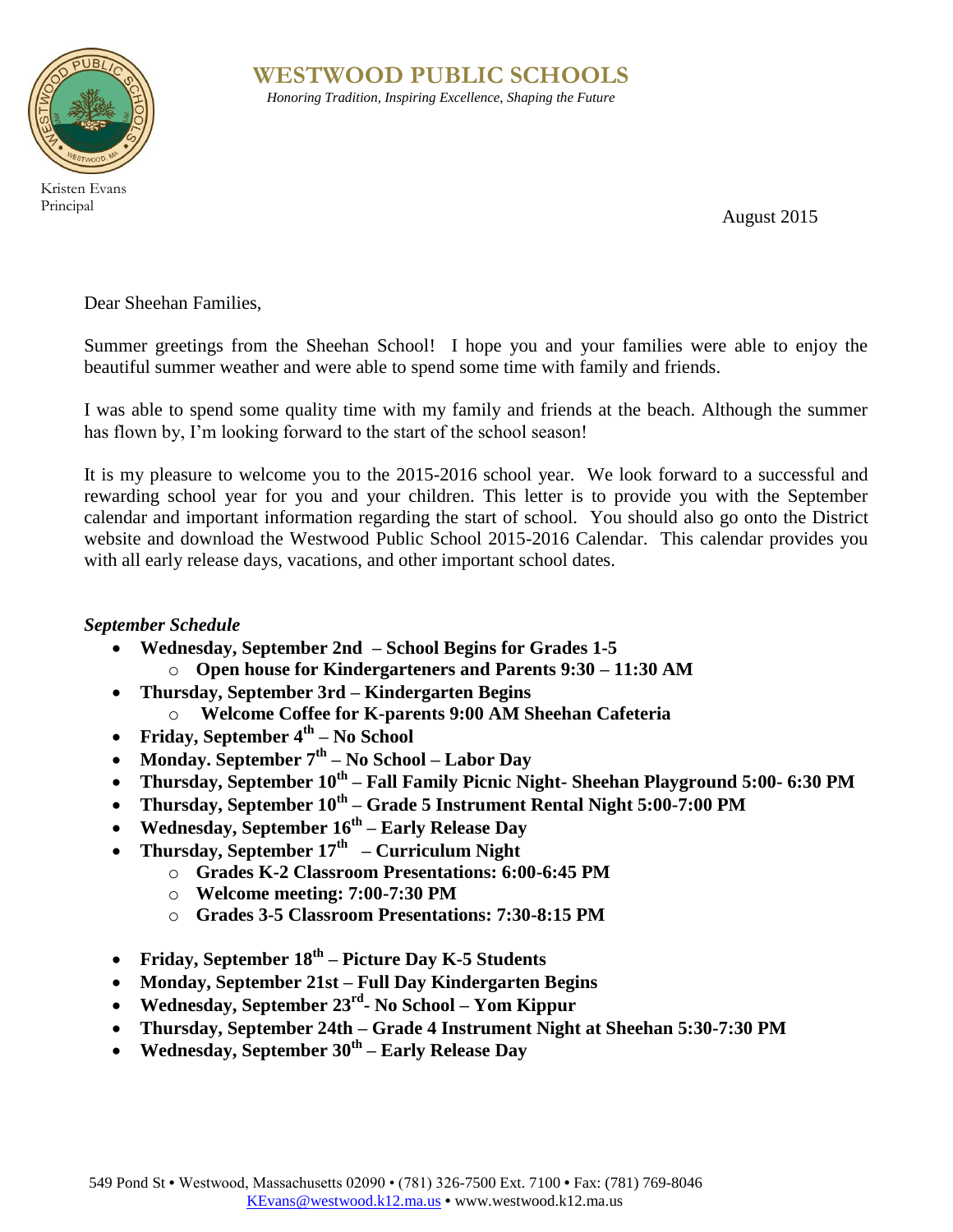# **WESTWOOD PUBLIC SCHOOLS**



*Honoring Tradition, Inspiring Excellence, Shaping the Future*

Kristen Evans Principal

## *Arrival and Departure:*

- **Children may arrive on school grounds at 8:30 AM when supervision begins.** If your child is driven to school, please park on Pond Street, the same side as the school to allow your child to exit the vehicle onto the sidewalk. When walking onto the school grounds, please be sure to walk inside the yellow fire lane.
- In inclement weather, all grades gather in the cafeteria.
- The bell rings at 8:45 AM to mark the start of the school day.
- Attendance is taken promptly in classrooms. If you child will not be in school, please be sure to call the school office attendance line at 781-326-7500 x7120 before **9:00 AM**. This helps us to ensure the safety of all our students. If we do not receive a call, Mrs. Eileen Erwin will call home to verify your child's absence.
- Dismissal begins at 3:10 PM. Extended Day students and walkers are dismissed first, immediately followed by bus students.
- **If your child's dismissal routine MUST be changed, please notify the main office by 12:00**  PM. We understand that emergencies do arise, which could require a change in the **dismissal plan, but other than that there should be no reason to change your child's plan. Please keep your child's dismissal plan as consistent as possible. As always, safety is our main concern, and it is critical that ALL children arrive at their after school destination safely.**
- **Students are not permitted to take an unassigned bus home to accommodate an arranged playdate.**

#### *Staff Updates:*

Join me in welcoming our new staff to the Sheehan School:

- Eve Berne Speech Pathologist
- Lisa Fiore Literacy Specialist
- Annie Brown Chisholm Kindergarten Assistant to Amy Monteiro

**Please save the evening of Thursday, September 17<sup>th</sup> for Curriculum Night**. This is always an exciting night for parents, as teachers will provide an overview of the curriculum, routines, expectations, and the learning experiences your children will have this year. Classroom presentations for parents of students in Grades **K-2** begin at 6:00 PM, the Principal Welcome and PTA Meeting begin at 7:00 PM, and immediately following are the classroom presentations for Grades 3-5 parents.